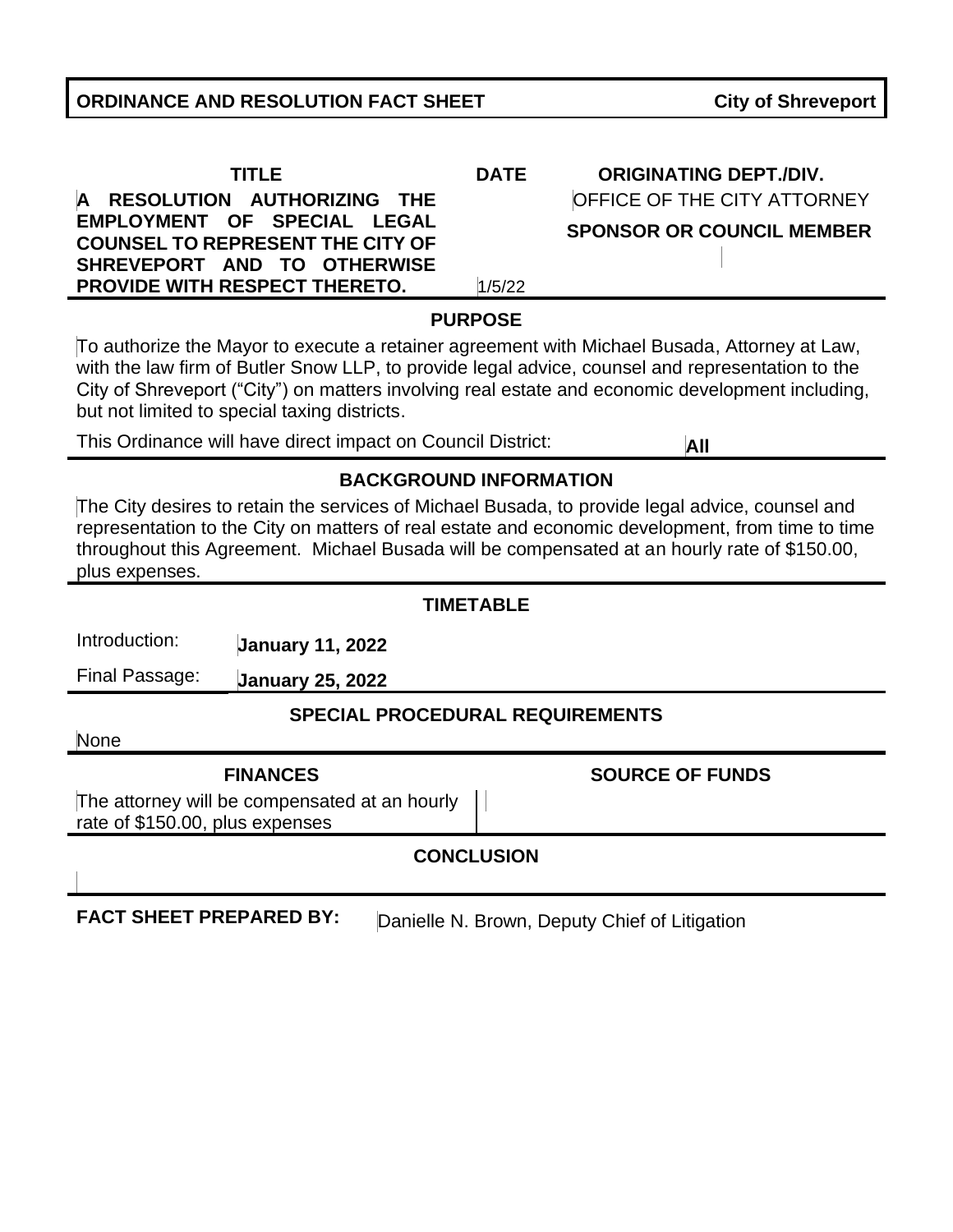## **RESOLUTION NO. OF 2022**

A RESOLUTION AUTHORIZING THE EMPLOYMENT OF SPECIAL LEGAL COUNSEL TO REPRESENT THE CITY OF SHREVEPORT AND TO OTHERWISE PROVIDE WITH RESPECT THERETO.

**WHEREAS,** the City of Shreveport ("City") is involved in matters related to real estate and economic development; and

**WHEREAS,** the City desires to retain Michael Busada, Attorney at Law, to provide legal advice, counsel and representation in connection with matters related to real estate and economic development at an hourly rate of \$150.00, plus expenses; and

**WHEREAS**, the Office of the City Attorney recommends the employment of such special legal counsel to advise, counsel and represent the City in these matters pursuant to Section 8.03 of the City Charter.

**NOW, THEREFORE BE IT RESOLVED** by the City Council of the City of Shreveport, in due, regular and legal session convened that the Mayor be and he is hereby authorized to execute, for and on behalf of the City of Shreveport, a retainer agreement with Michael Busada, Attorney at Law, to advise, counsel and represent the City of Shreveport in connection with real estate and/or economic development matters, substantially in accordance with the terms and conditions of the draft thereof which was filed for public inspection, together with the original copy of this resolution in the office of the Clerk of Council on January 11, 2022.

**BE IT FURTHER RESOLVED** that if any provision or item of this resolution or the application thereof is held invalid, such invalidity shall not affect other provisions, items or application of this resolution which can be given effect without the invalid provisions, items or applications, and to this end, the provisions of this resolution are hereby declared to be severable.

**BE IT FURTHER RESOLVED** that all resolutions or parts thereof in conflict herewith are hereby repealed.

## **APPROVED AS TO LEGAL FORM:**

City Attorney's Office

\_\_\_\_\_\_\_\_\_\_\_\_\_\_\_\_\_\_\_\_\_\_\_\_\_\_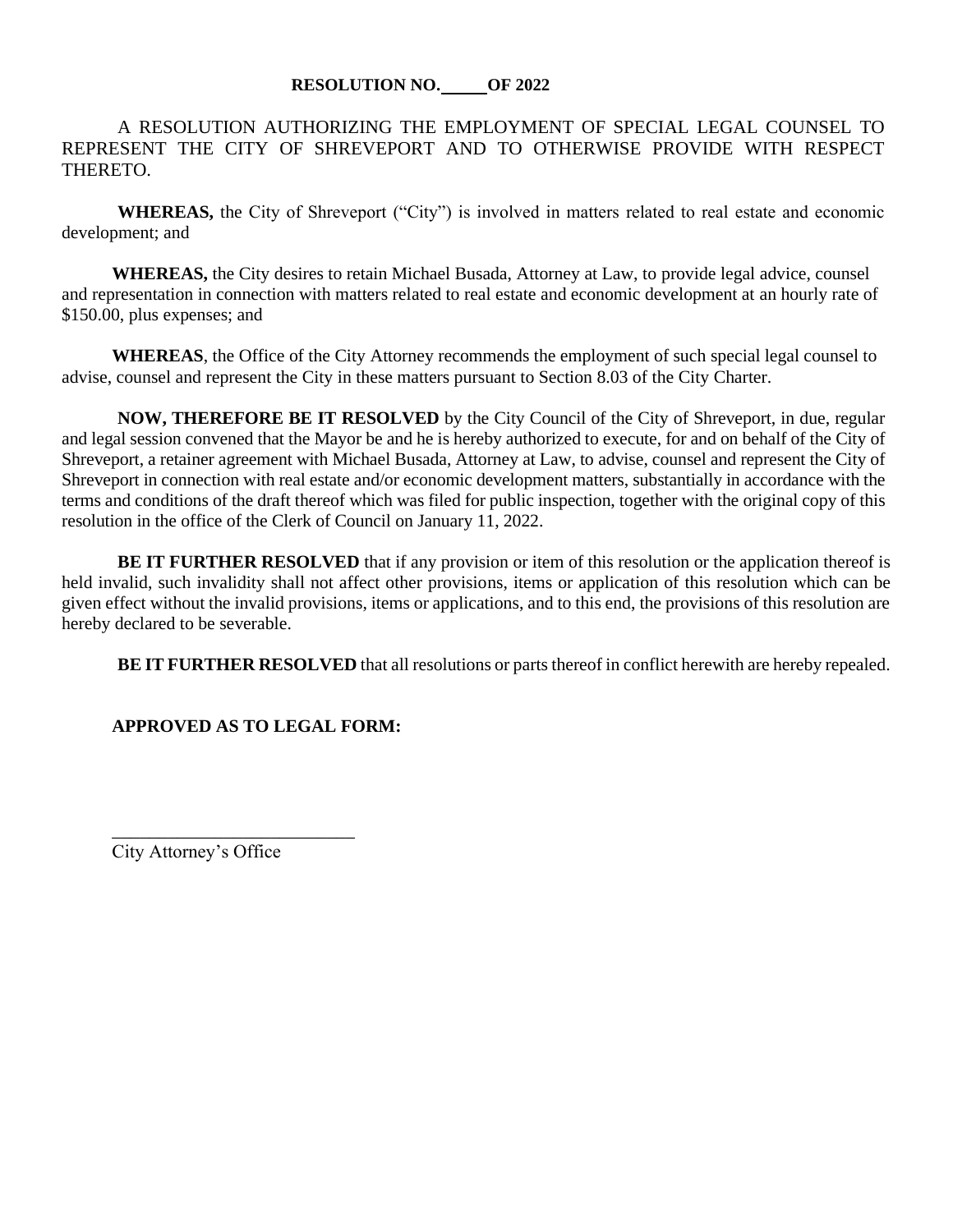### **RETAINER AGREEMENT**

THIS AGREEMENT, is entered into on this \_\_\_\_\_\_\_\_\_\_ day of \_\_\_\_\_\_\_\_\_\_\_\_\_\_ 2022, by and between the City of Shreveport, a duly organized Louisiana municipal corporation represented herein by Adrian Perkins, Mayor, duly authorized to act herein pursuant to authority contained in Resolution No. \_\_\_\_\_\_\_\_\_\_ of 2022 a copy of which is attached hereto and made a part of hereof and Michael Busada.

### **WITNESSETH**

**WHEREAS,** the City is to retain the services of Michael Busada as outside counsel to provide legal advice, counsel and representation in connection with matters related to real estate and economic development.

**WHEREAS,** Michael Busada desires to accept such engagement.

**IT IS THEREFORE AGREED** between the City of Shreveport and Michael Busada that:

Michael Busada will provide legal advice, counsel, and representation to the City of Shreveport in connection with matters related to real estate and economic development as requested by from time to time by the City Attorney.

In consideration of performing said services and advancing necessary costs and expenses required to fulfill his responsibilities, it is hereby agreed that Michael Busada shall be compensated as follows:

Michael Busada ---- \$150.00 per hour

Compensation for other staff shall be as determine by the mutual agreement of the parties hereto.

In addition to any fees earned, Michael Busada shall receive and recover the amount of all costs, disbursement and expenses incurred in fulfilling his obligations hereunder, including reasonable out of pocket expenses incurred for approved out of town travel in accordance with the standards and at the rates approved by the City of Shreveport.

Subject to the prior written approval of the City Attorney, Michael Busada shall be authorized to retained outside experts or consultants, the services of which are necessary to aid Michael Busada in fulfilling its obligations and responsibilities to the City of Shreveport hereunder.

Michael Busada agrees that at no time shall he or any Partner, Associate or employee associated with any firm to which he is associated, with will utilize against the City of Shreveport, its officers, employees and agents, in litigation or otherwise, information of any nature or kind obtained directly or indirectly from or as a consequence of its representation of City of Shreveport.

This Agreement may be terminated in whole or in part by either party at any time by notifying the other in writing at least thirty (30) days prior to the effective date of such termination.